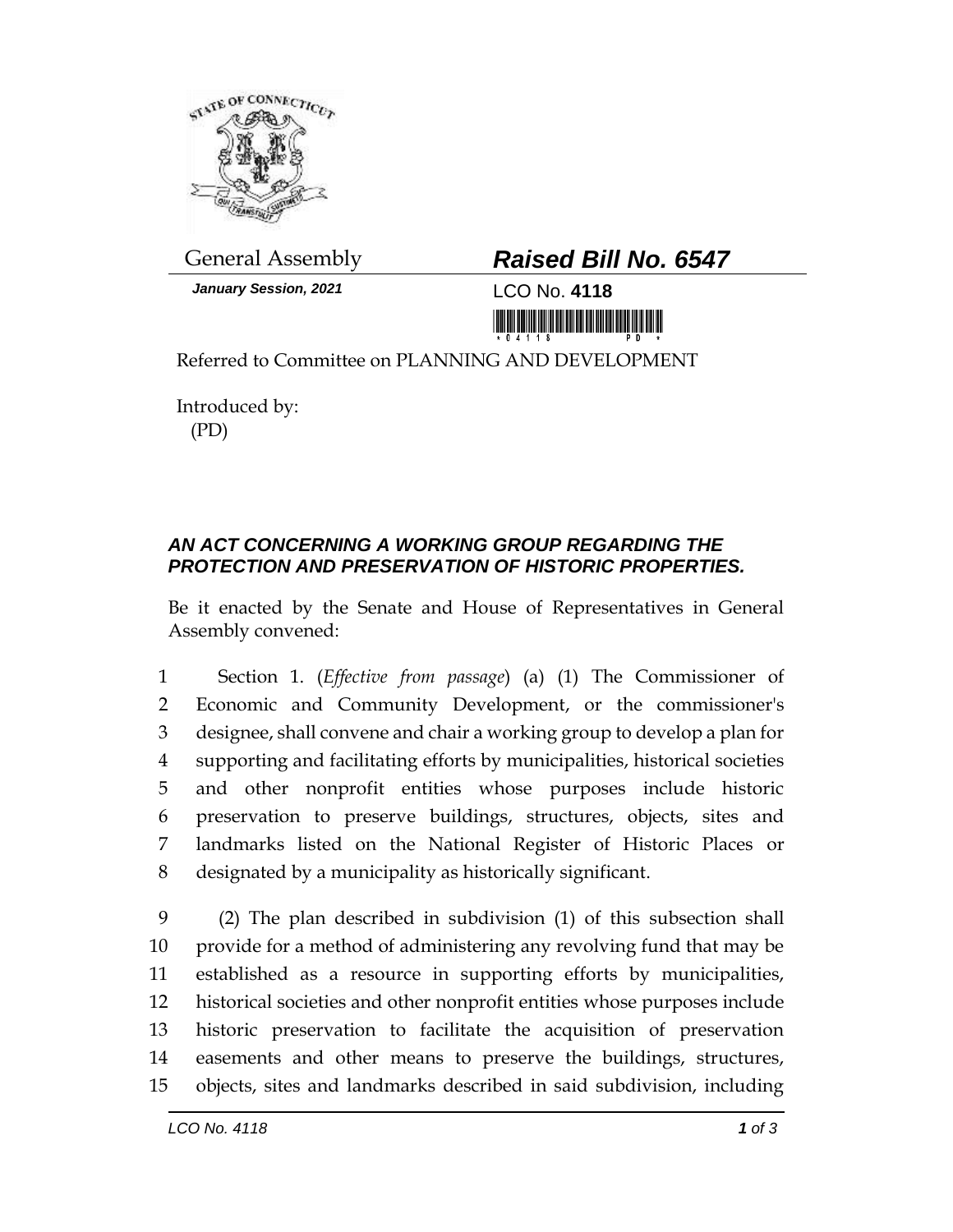purchasing, or acquiring options to purchase, such buildings, structures, objects, sites or landmarks with the intent to resell such buildings, structures, objects, sites or landmarks to qualified buyers that will preserve, restore and adaptively reuse such buildings, structures, objects, sites or landmarks.

(b) The working group shall consist of the following members:

 (1) Four representatives of local historical societies appointed by the speaker of the House of Representatives, one of whom shall be from Litchfield County, one of whom shall be from Hartford County, one of whom shall be from Tolland County and one of whom shall be from Windham County;

 (2) Four representatives of local historical societies appointed by the president pro tempore of the Senate, one of whom shall be from Fairfield County, one of whom shall be from New Haven County, one of whom shall be from Middlesex County and one of whom shall be from New London County;

 (3) One representative of the Connecticut Economic Resource Center appointed by the majority leader of the House of Representatives;

 (4) One representative of the State Historic Preservation Office appointed by the majority leader of the Senate;

 (5) One representative of Preservation Connecticut appointed by the minority leader of the House of Representatives;

 (6) One representative of the Connecticut League of History Organizations appointed by the minority leader of the Senate; and

 (7) The Commissioner of Economic and Community Development, or the commissioner's designee.

 (c) All initial appointments to the working group shall be made not later than thirty days after the effective date of this section. Any vacancy shall be filled by the appointing authority.